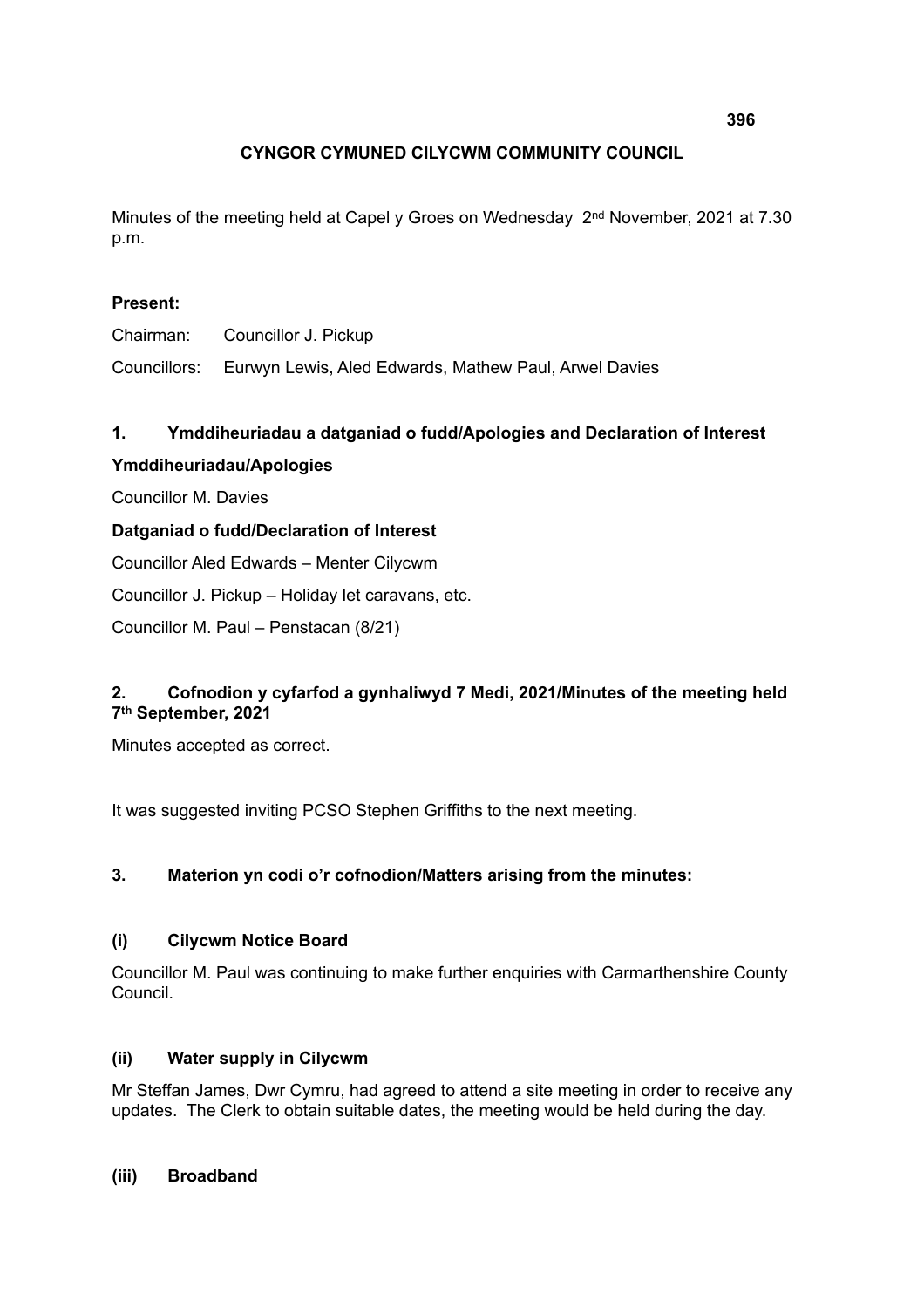Nothing definite to report. The Clerk to contact Jonathan Edwards to assist with making further enquiries. Not everyone had signed up and there was no sign of any plans in place.

#### **(iv) Holiday let, caravans, etc.**

Councillor M. Davies had been unable to attend this meeting, therefore this would be postponed again until the next meeting.

#### **(v) Defibrillator for Siloh and Towy Bridge**

The Clerk had obtained quotes for the two defibrillators, Calon Hearts were giving a total of £600.00 towards the cost of the two machines. It was agreed that one would be placed in Siloh and the other at Towy Bridge. Councillor J. Pickup to be responsible for locating a position for the defibrillator at Towy Bridge and it was agreed to place the defibrillator at Siloh near the Notice Board. The defibrillator battery will need to be changed after 5 years at a cost of approximately £200.00 and the pads which have a 5 year life span from date of manufacture (3 year guarantee) need changing at either date of expiry or after each use at a cost of approximately £45.00. All this information and further details were sent to each Community Counclllor prior to the meeting to ensure that we were ordering the correct equipment. The advice was sent to us from Calon Hearts and the total cost would be £2,458.00. It was discussed and agreed to purchase the two defibrillators.

On advice received from the British Heart Foundation we would need to provide "keepers" for each Defibrillator and complete the necessary paperwork in order to ensure that the machines were always in perfect working order.

#### **(c) Litter Bins for Towy Bridge area**

A request for an additional litter bin at Towy Bridge and been sent to the Refuse and cleansing Department for their action and reply.

## **4. Gohebiaeth/Correspondence:**

CAVS – Community Centre Network WIFI

Local taxes for second homes

Emergency Road Closure C2163

Temporary Road Closure C2157

Latest News CCC

OVW – Government Survey Community Council

OVW – Self Evaluation Toolkit – Community Councils

OVW – Local places for nature starter pack

**397**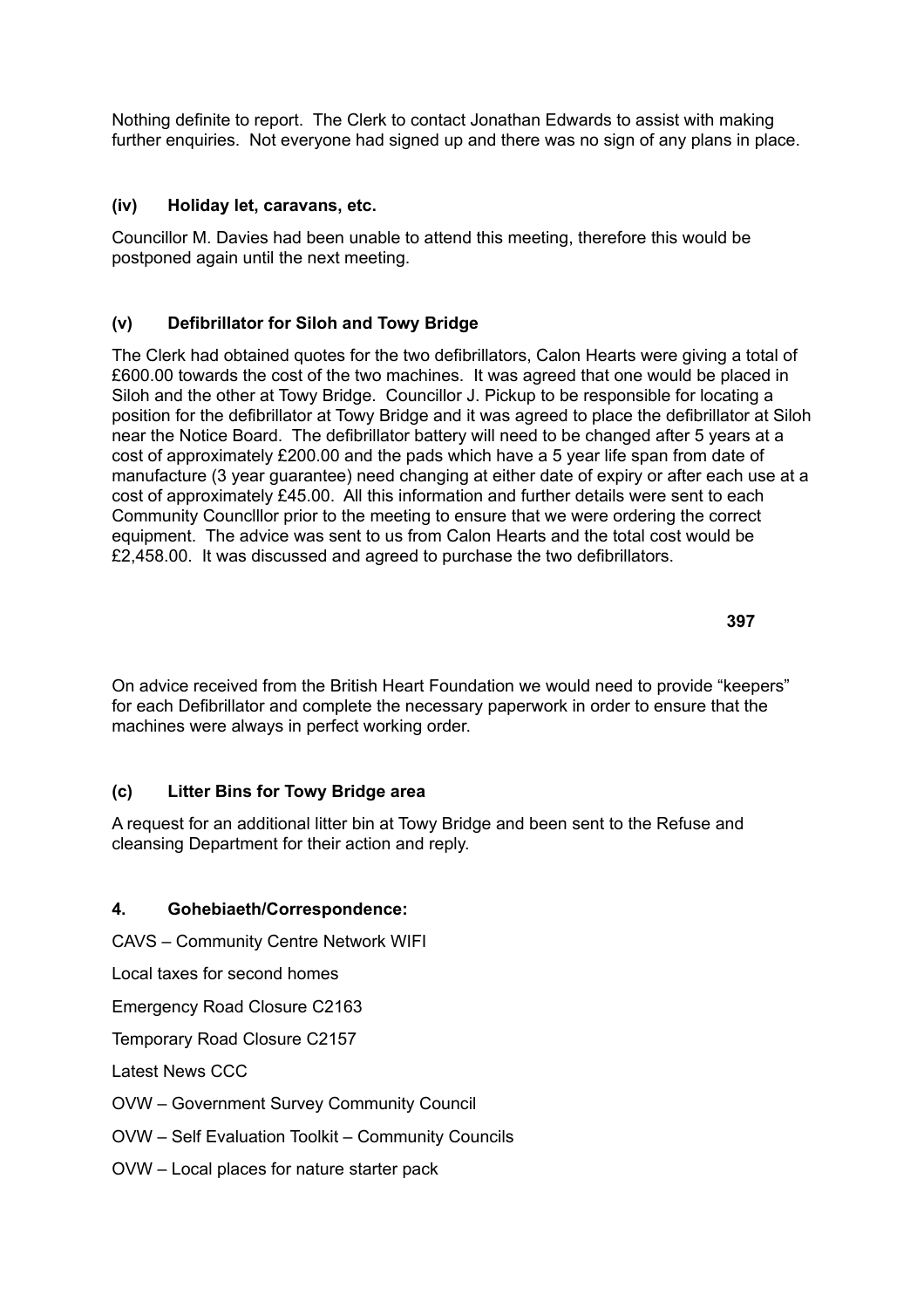West Wales population assessment All above sent by email OVW – Resolution on Protocol OVW – update OVW – Protect our natural resources (course) Assessment of Local well-being IRP – report consultation

# **5. Materion Ariannol/Financial Matters**

## **(i) Adroddiad Ariannol/Financial Report**

#### **Audit update**

Wales Audit Office have not completed the Audit for 2020/2021 and each Community Council was given a special notice to be placed on their website.

#### **IRP form to sign**

Every Community Council had requested to accept the £150.00 expenses that was offered towards internet costs, etc. The Clerk to forward payment to everyone in the post after the meeting.

## **(ii) Cais am Arian/Request for financial support**

All requests to be discussed at the next face to face meeting.

## **(iii) Cadarnhau Taliadau/Confirmation of Payments**

Each Councillor to be paid the £150.00 offered by the IRP to cover internet, etc. expenses.

The Clerks wages/HMRC were due in December.

#### **(iv) Derbyniadau/Receipts**

None.

## **(v) Biliau I'w Talu/Bills for payment**

None.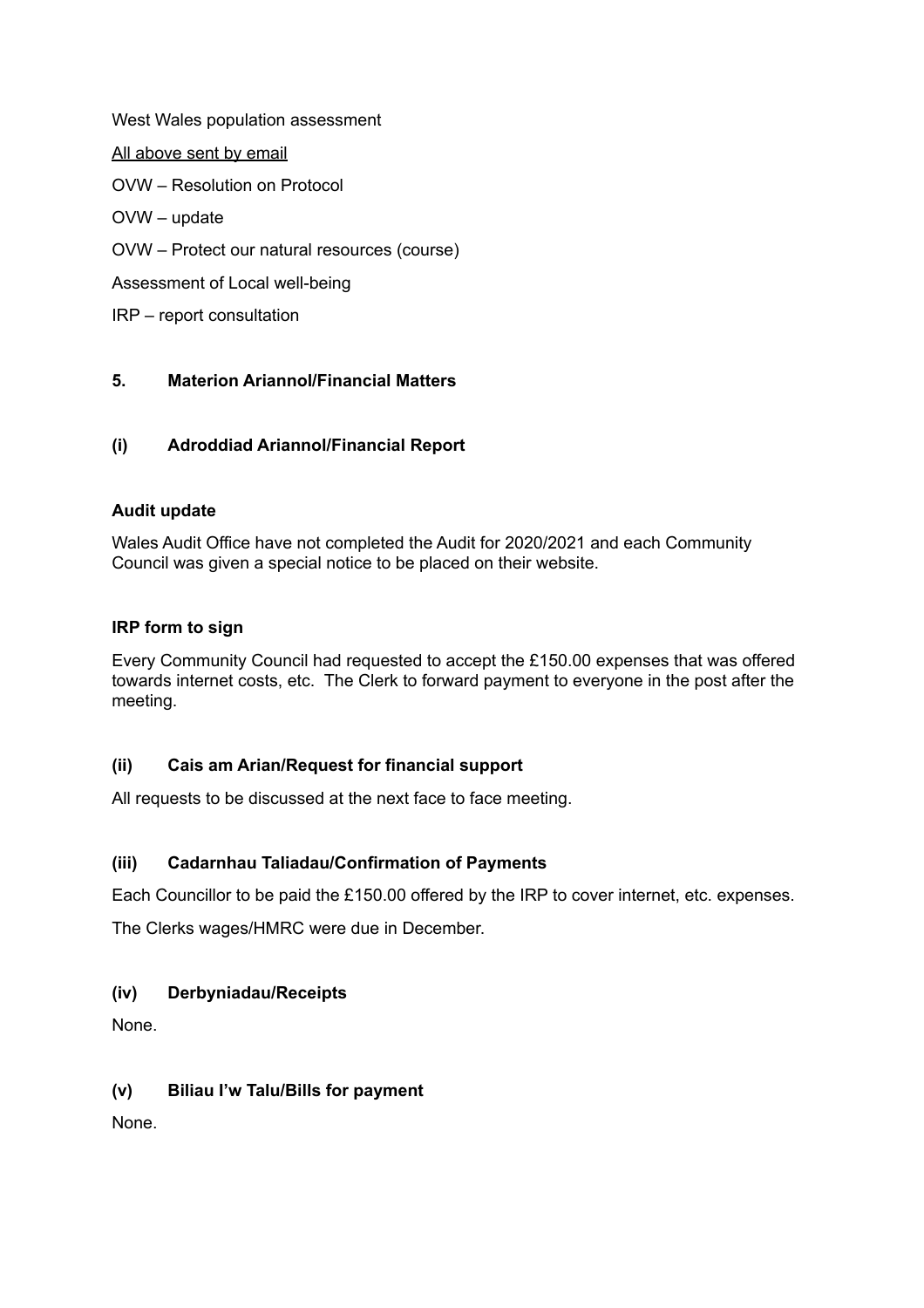#### **6. Materion Cymunedol/Community Matters**

A meeting had been held in the Festry, with different members looking at different Projects and the Capital that was available.

An electric and asbestos survey had been carried out. Grant bid had been sent to Cadw to apply for the removal of the asbestos, the problem was mostly downstairs. Thanks to our County Councillor they had been successful in their application for a grant for heaters.

The removal of some of the Pews had been agreed, and there were many challenges in place, a mother and toddler group was interested in using the Chapel.

Broadband is needed at a cost of approximately £24.95 per month, a connection date was very slow in being offered. It was unanimously agreed that the Community Council would assist with these costs and the insurance. This was proposed by Councillor M. Paul and seconded by Councillor A. Davies.

A group would create "a Christmas Buzz" in the village, not fundraising but a "Community spirit". It was difficult at the moment to organise a Carol Service, but the singing of Christmas Carols could be a possibility.

## **7. Materion Cynllunio/Planning Matters**

Application E/40793

## **8. Llwybrau Cyhoeddus & Priffyrdd/Public Footpaths and Highway Issues**

#### **Footpaths near Home Farm**

An email had been received from Jason Lawday stating that he had now received a reply from NRW:

"The work at the Home Farm site (called the "String of Pearls" will be completed this Autumn. I don't know if this means that the path is still blocked or not. There was also a landslip that affected path 8/2 in Cwm Rhaeadr forest which they were supposed to have sorted out with their own staff, but haven't been able to, so now they get down with contractors.

#### **Cwm Rhaedr/Aberhosan**